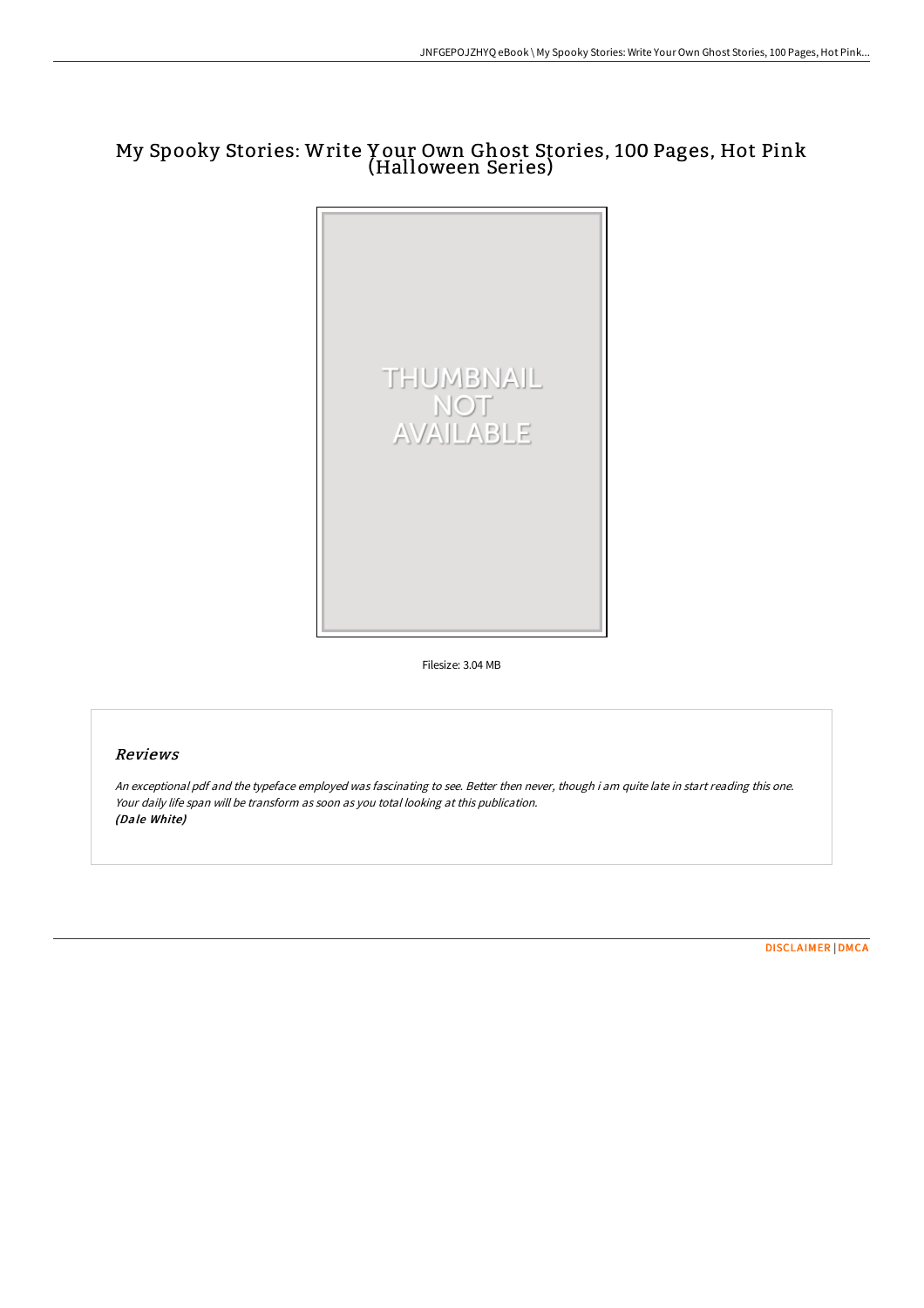## MY SPOOKY STORIES: WRITE YOUR OWN GHOST STORIES, 100 PAGES, HOT PINK (HALLOWEEN SERIES)



To read My Spooky Stories: Write Your Own Ghost Stories, 100 Pages, Hot Pink (Halloween Series) eBook, remember to click the button beneath and save the ebook or get access to other information that are highly relevant to MY SPOOKY STORIES: WRITE YOUR OWN GHOST STORIES, 100 PAGES, HOT PINK (HALLOWEEN SERIES) book.

CreateSpace Independent Publishing Platform. Paperback. Condition: New. This item is printed on demand. 106 pages. Dimensions: 10.0in. x 7.0in. x 0.2in.Create Your Very Own Spooky Halloween Stories Collection!100 Page Halloween Diary, Journal, Notebook for KidsDo you enjoy telling ghost stories around a campfire Now its time to create your very own collection of your favorite bone-chilling ghost stories to share with your friends and family! With this awesome blank Halloween notebook, you can write, draw, and illustrate your favorite scary stories and spook the living daylights out of everyone!You are the creator of your very own campfire stories. This is the perfect notebook for creative kids that LOVE towrite and doodle. This is an excellent paperback notebookfor creative writing, ghost stories, spooky stories, campfire tales, or creating Halloween comics. It can also serve as a sticker notebook, notepad, or just a fun school notebook or journal. Also makes a great gift for Halloween parties and goodie bags. . . . also has a DIY table of contents for quick referencing!7x10 inches26 light lines per page100 pages on white paperHigh-quality matte cover for a professional finishDo-it-yourself table of contents for easy navigationWhy should kids keep a journal or diaryDaily writing allows you to explore your own thoughts, ideas, and topics in a safe way without the worry of what others think. Journals are great for expressing thoughts and feelings about anything on your mind. They are also great for enhancing creativity! Young writers can build confidence with writing. You can also have fun and create your own stories and cartoons. If you enjoying doodling and drawing, you can create your own Diary of a Wimpy Kid style book and show it off to your friends. No matter what you decide to do with your journalnotebook just remember to have fun. Enjoy...

 $\mathbb{R}$ Read My Spooky Stories: Write Your Own Ghost Stories, 100 Pages, Hot Pink [\(Halloween](http://bookera.tech/my-spooky-stories-write-your-own-ghost-stories-1-10.html) Series) Online 画 Download PDF My Spooky Stories: Write Your Own Ghost Stories, 100 Pages, Hot Pink [\(Halloween](http://bookera.tech/my-spooky-stories-write-your-own-ghost-stories-1-10.html) Series)